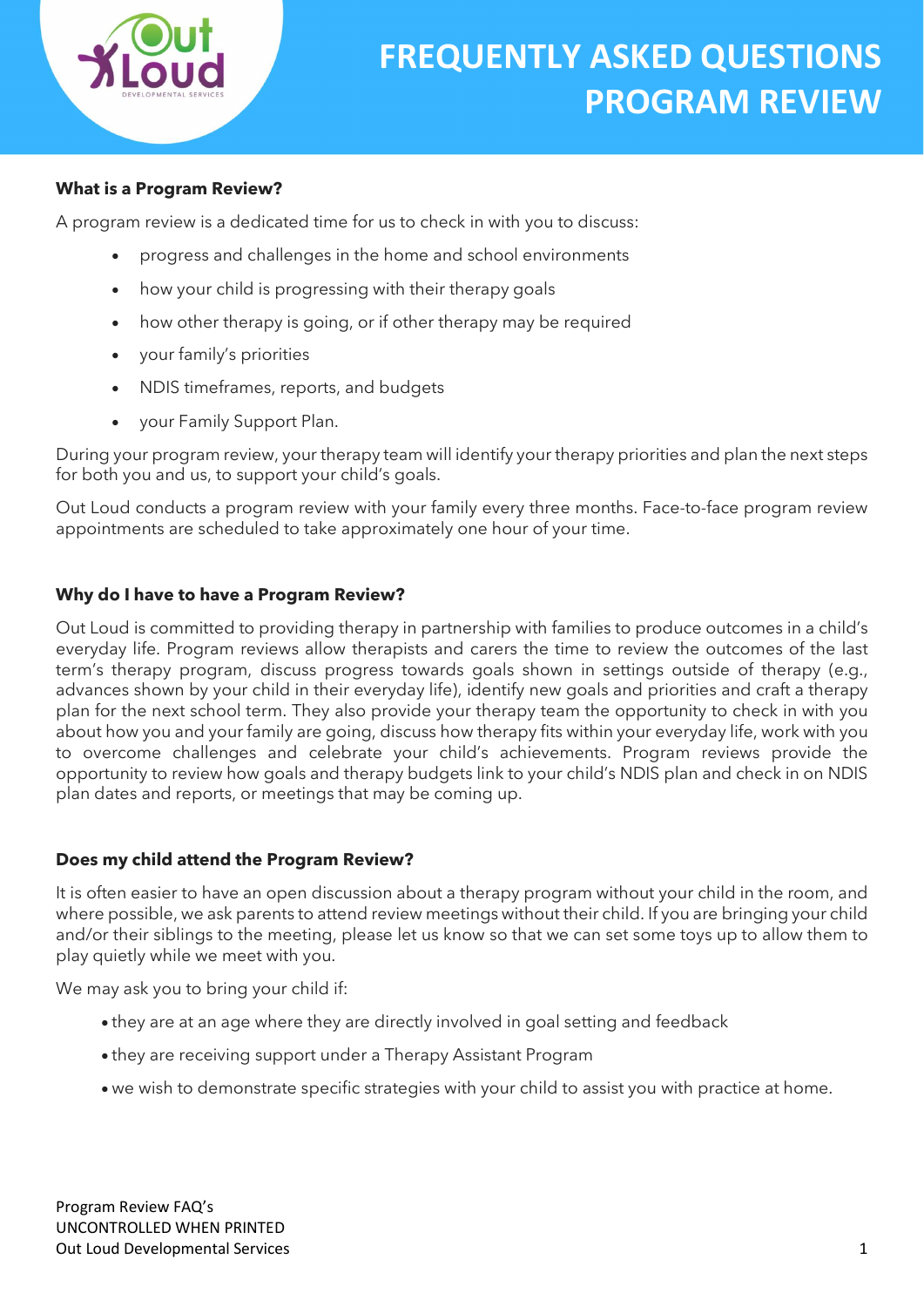# Do I need a Program Review if I already come into every session with my child?

Our therapy sessions are focused on working directly with you and your child to achieve the goals you've most recently identified. While there are sometimes opportunities for us to briefly check in during these sessions, therapy appointments do not provide the opportunity to openly discuss all elements of your child's supports. A program review provides the opportunity for you to meet with all Out Loud therapists involved in your child's care to ensure communication is clear and co-ordinated. Where possible, Support Co-ordinators and therapists from other agencies are encouraged to attend your program review.

### Do I have to come to the clinic for a Program Review?

We are happy to complete some program reviews online or over the phone, however a face-to-face meeting will be required at least every six months. If you live in a regional area such as Collie, Bridgetown or Manjimup, you are welcome to attend our Bunbury clinic for your review, however therapists will also schedule a visit to these regional centres to allow you to attend your review closer to home.

If your last program review was a face-to-face appointment, you may be offered a phone review with your Key Worker to allow for a quick catch up, rather than scheduling another face-to-face meeting at our clinic. A Key Worker phone review is scheduled to take approximately half an hour of your time.

# How will I know when my Program Review is due?

Our team will contact you 2-3 weeks before school holidays to book your program review. If you miss our call, we will SMS and email you requesting you to contact us to book your appointment. To ensure we have adequate time to schedule your review, we will request you to contact us by a particular date. If we do not receive a response from you, we will assume that therapy for the next school term is not required and may offer your child's position to a family on our waitlist. If you contact us after the deadline specified, we may need to place your child on a short waitlist for therapy services. If that is the case, when a position for therapy becomes available, we will conduct a program review with you prior to commencing sessions.

# What should I bring to the Program Review Meeting?

Your therapist/s will have a copy of your child's notes and current Family Support Plan ready to discuss with you. We encourage you to bring:

- vour Out Loud file with a copy of your previous Family Support Plan
- any recent reports from other professionals
- any documents you wish to discuss with your therapist/s.

### What happens if I need to cancel my Program Review?

We understand that life can be unpredictable and sometimes appointments need to be changed. Program reviews may be converted to a telehealth appointment or phone call if you are unable to come to our clinic. Our standard cancellation policy applies for any program review scheduled with one therapist. When two or more therapists are scheduled to attend your child's review, it becomes very challenging for us to offer these appointments to families on our waitlist, so we reserve the right to bill all appointments if less than 48 hours' notice of a cancellation is provided, as per NDIS's cancellations guidelines.